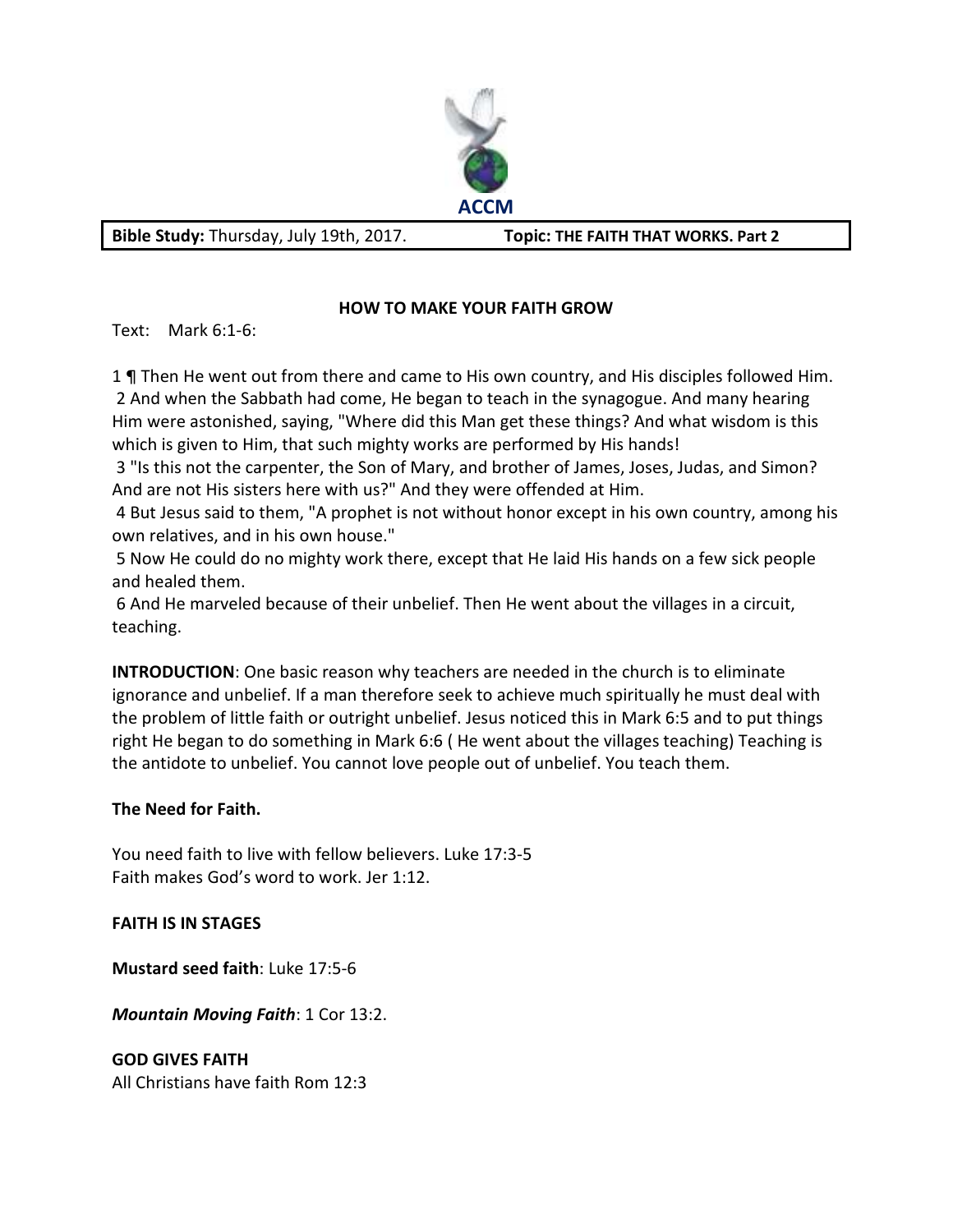The Gift of Faith: 1 Cor 12:9, 1 Cor 13:2

#### **HOW YOUR FAITH CAN GROW?**

You will only know the glory of God in your life only to the level of development of your faith. 2 Cor 3:18(Glory to glory) Rom 1:17 (Faith to faith)

Let us consider the natural law of growth. (A grain of seed in a wrong environment will never grow. You need the following for a seed to grow properly

- a) Nourishment (Fertile Soil)
- b) Water
- c) Good Heat (Sunshine)

The seed of faith must therefore be nurtured in **NOURISHMENT (FAITH GROWS BY Hearing)**  a) Rom 10:17, Gal 3:2, I Thess 2:13, Acts 20:32 32, Ezekiel 33:7

- **1. God has given all of us a measure of faith**
- **2. Faith comes by hearing God's word**
- **3. God communicates His words to us.**

You can improve on your hearing by fasting. Matt 17:21 **WATER (FAITH GROWS BY Obedience)**  How do we now make these words to grow?

**Obedience to God's words!** Rom. 10:17 17, II Peter 1:8, Col 3:16

**Disobedience hinders growth**,

**Begin your obedience from your present position**. Gal 2:1 (It took Paul fourteen years to move to a certain level.

**Don't imitate others**. Just obey what God told you and not what He told others.

**FAITH GROWS BY LOVE** . Galatians 5:6

**FAITH GROWS BY SPEAKING** Mark 11:22-23, Acts 3:6, Luke 6:45

**Your Faith can grow by speaking like God**. Gen 1, Rom 10:8-10

**Two examples of faith personalities and confession**  Abraham: God had to build up the faith of Abraham by changing his name. Gen 17:4-5, Rom 4:17-22.